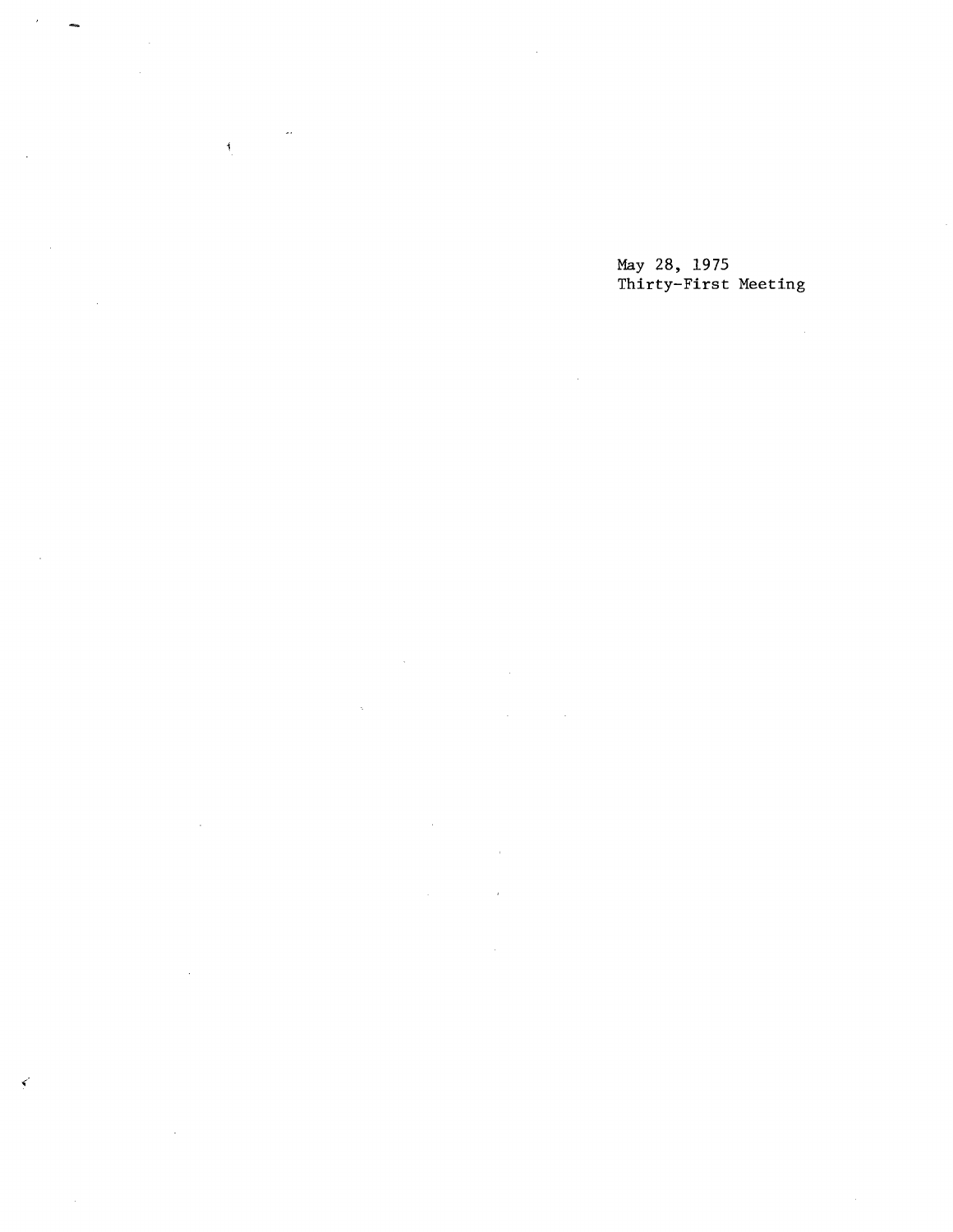rdc

THE UNIVERSITY OF MANITOBA

# **Inter-Departmental Correspondence**

DATE May 21, 1975

TO MEMBERS OF THE EXECUTIVE COMMITTEE OF FACULTY COUNCIL & MR. R. MCDOLE

FROM **G. Richardson**, Secretary

SUBJECT:

The thirty-first meeting of the Executive Committee of Faculty Council has been called for Wednesday, May 28, 1975 at 10:00 a.m. in Room 250 Allen Building.

### A G E N D A

 $1.$ Approval of the minutes of the thirtieth meeting.

2. Matters Arising Therefrom.

3. Selection of the winners of the University Gold Medal in Science (Honours) and Science (General).

 $4.$ Other Business.

gr/nr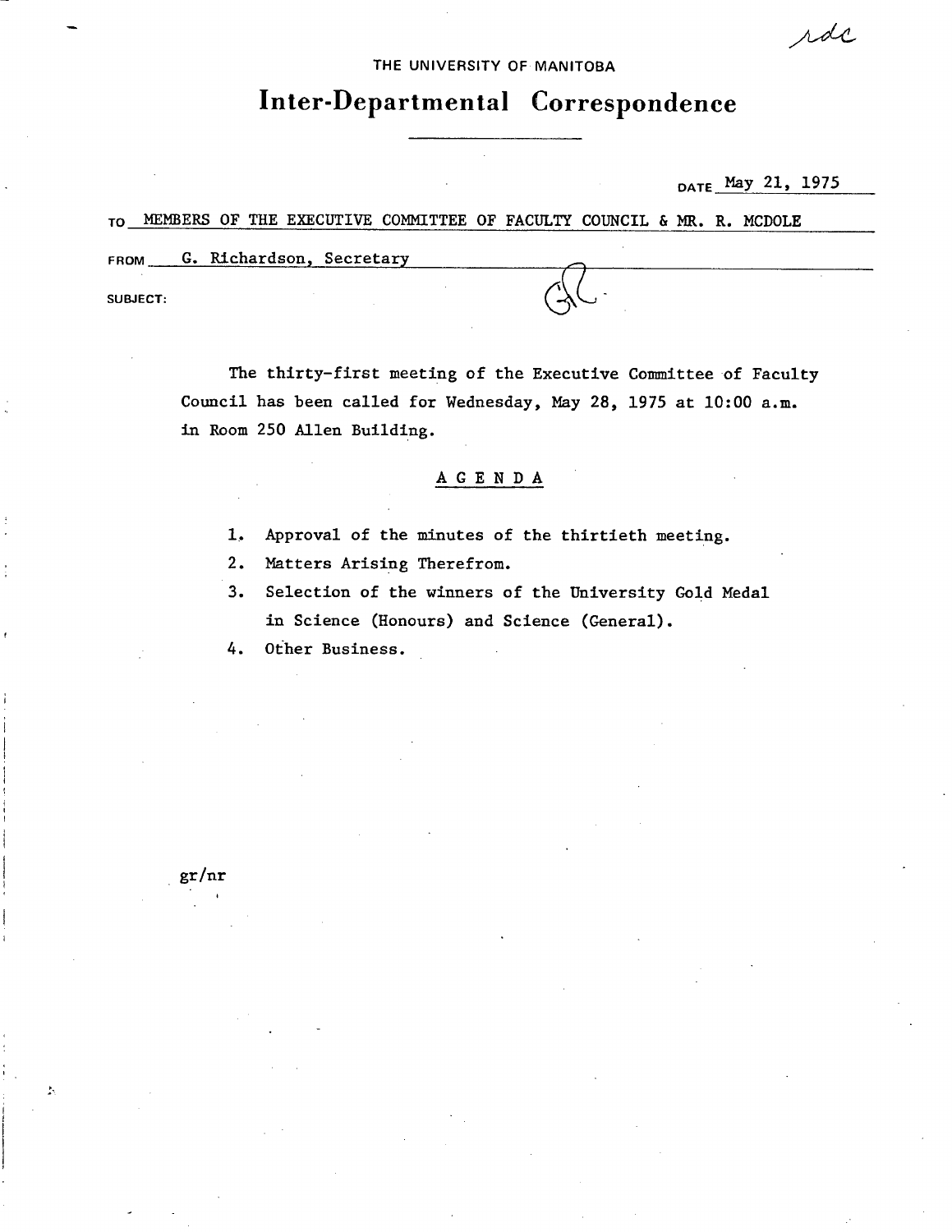Minutes of the thirty-first meeting of the Executive Committee of Faculty Council held on Wednesday, May 28, 1975, at 10:00 a.m. in Room 250, Allen Building.

Members Present: R.D. Connor, Chairman; Dr. N.E.R. Campbell, Dr. D. Punter, Dr. B. Henry, Dr. D. Burton, Dr. J. Svenne, and Mr. G. Richardson

Visitor: Mr. R. McDole

یں کی د

#### 1. Approval of the minutes of the thirtieth meeting.

It was felt by Dr. Svenne that the portion of the minutes dealing with Dean Lawless' request for Science comment on the tentative approval of the Arts Faculty acceptance of a non-Science course fulfilling the Science requirement for Arts' students, was not adequately covered. The Chairman asked Dr. Svenne if he would prepare a paragraph which would point out the shortcomings and this paragraph would be included in the minutes. Dr. Svenne agreed and with this addition, the minutes were approved. Punter (Henry).

Dr. Svenne's addition to the minutes received subsequently reads:

"On the other hand, the opinion was also expressed that these courses could serve as the exposure to scientists and the scientific method that is perhaps the intention of the science requirement. An alternate proposal was made to turn the matter back to the Faculty of Arts with a question: What is the motivation for the science requirement? If it is intended to be a course in the Faculty of Science, these courses clearly do not qualify. If **it is** intended as an opportunity for Arts students to be exposed to a scientist and scientific thought, then they may qualify. In a straw vote on this matter, the committee was equally divided between rejection and this latter proposal."

#### 2. Matters Arising Therefrom.

In answer to a question from Dr. Burton as to whether or not the departmental council by-laws required Senate approval, the Chairman replied.that it was the understanding that it was required. He had heard nothing to the contrary.

rde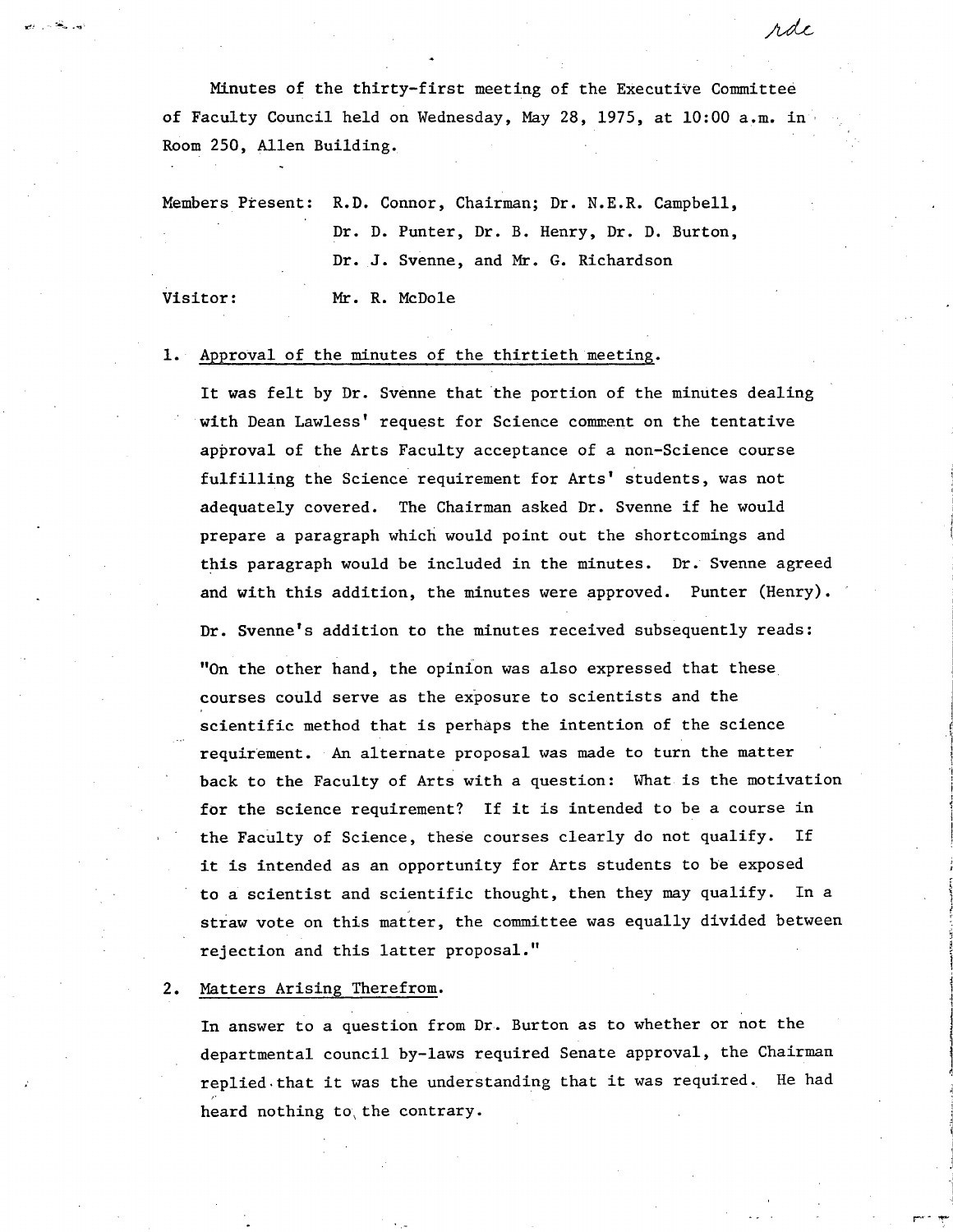3. Selection of the winners of the Gold Medals.

(1) Honours program

After a brief discussion on the lack of adequate information on which to make a clear decision and the lack of firm regulations as to what criteria the committee was to use in considering the candidates, it was moved on the basis of previous practice, Svenne (Burton) that:

"the gold medal be awarded to LINDQUIST, William Brent"

CARRIED, 3 in favour, no contrary, 3 abstentions

Before leaving this matter the Chairman undertook to provide shortly a list of Gold Medal winners, and their departments for the Executive Committee's information. (This is appended to these minutes). It was proposed that prior to next year's meeting this committee meet to discuss the ideas of perhaps splitting the award, awarding one Gold Medal/area of study (i.e. Biological area, Physical area and Mathematical area) and of setting up some firm guidelines for determining the eventual winners.

(ii) General Program

After a brief explanation it was moved Svenne (Campbell) that: "the gold medal be awarded to MILLER, Esther Lianne" CARRIED

Before adjourning the meeting both the Chairman and Dean Campbell expressed their thanks to the retiring members and for their contribution to the past meetings.

The meeting adjourned at. 11:00 a.m.

-2-